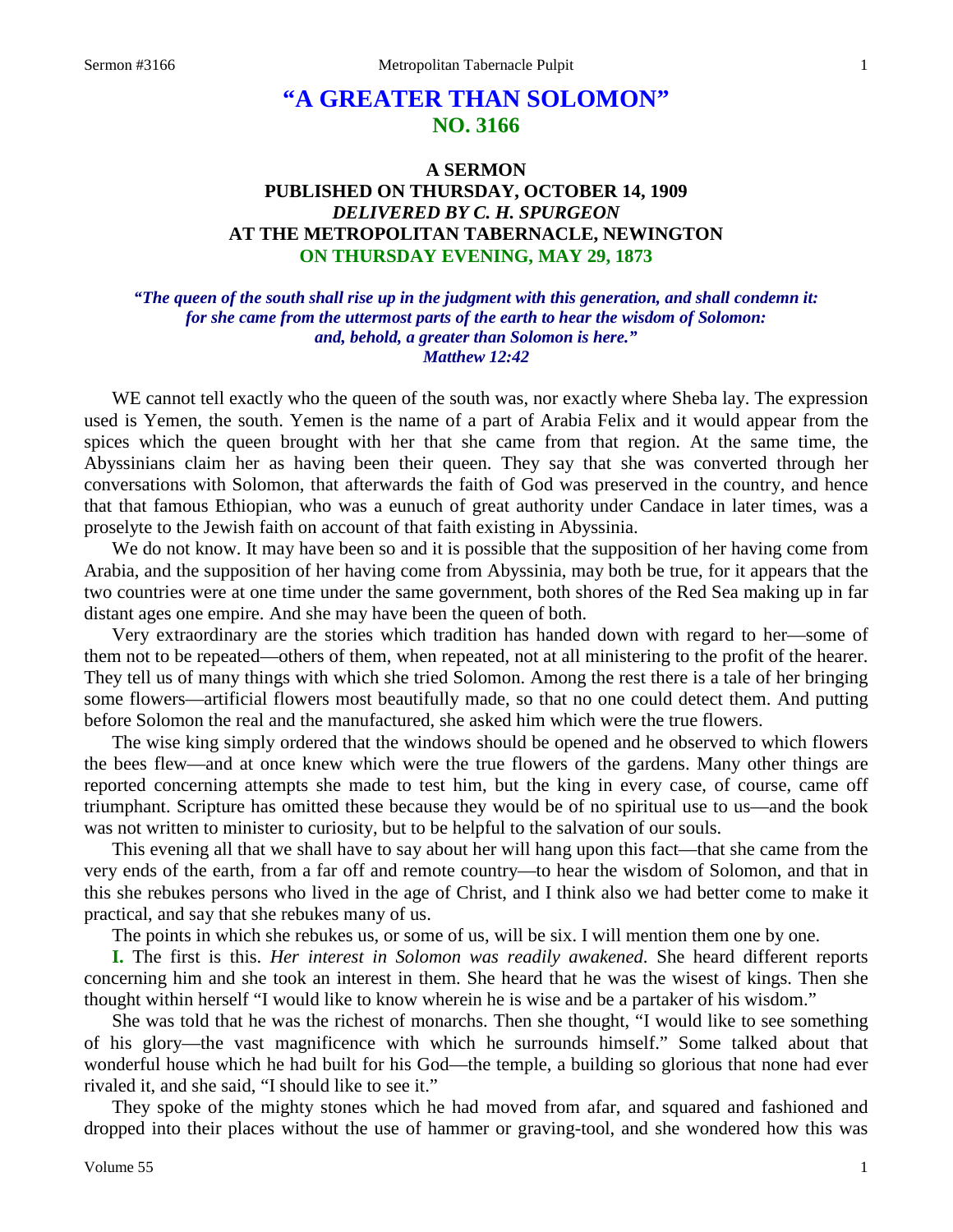done. His wisdom, his wealth, and his various building works, no doubt, were told to her again and again. And she sought out persons who could tell her yet more—gathered up all the information possible and took an interest in it.

I do not see so very much that is commendable in that except that it shows that she was a woman of mind—a woman of intelligence—that while many of her day would have passed the matter over with, "Well, it may be so, it is nothing to me," or would have made it a nine-days' wonder, she, on the other hand, had her whole mind roused by it, thought it over, and laid it to heart.

Here is the point, however, at which the Savior aimed when He said that she would rise up in judgment against many, "For," said He, "she *took an interest in Solomon,* but you *take no interest in Christ*." A greater than Solomon was in the streets of Jerusalem, but the mass of the people cared not who He was. He went up and down the sacred land proclaiming the Gospel—the bulk of the people took some interest in the bread and the fish with which He fed them, but not in the doctrine which He taught.

And while He claimed to be divine, and asserted Himself to be the Son of David and the King of the Jews—and also to be the Son of God, God over all, blessed forever—great crowds turned away from Him as though it was nothing at all to them and utterly despised Him. Here was a woman, a stranger, a foreigner, not of Jewish race, and yet her inquiring mind rendered her inquisitive about the great king whose scepter of peace was swayed over so wide a territory. And here were those who were of the same race as Jesus, who saw Him at their doors and heard Him in their streets—and yet they passed Him by as though it were a mere trifle with which they had no concern.

Now, in the present day, Jesus Christ is not here. *He is risen and gone back to His Father. But His Gospel is with us, and every day it is proclaimed*. What multitudes gather together on the Sabbath, but out of the great city of London, how comparatively few are those multitudes, for the mass of our fellow citizens do not attend the means of grace at all.

It seems to be no matter of curiosity to them to know who the Savior is or how they can be saved by Him. It is enough to make the heart bleed to think that next door to places where the Gospel is proclaimed with the greatest power there will be found persons who actually never enter within the place where it is preached—and who have no care to enter, and who, if pressed to go and hear the Word, would say that they did not care to do so.

Nor is it merely those that stay away. The worst of it is that many who do come yet come carelessly. Perhaps many of you are well acquainted with the letter of the Gospel, but you have never inquired into the spirit of it. You know that Christ is a Savior, but yet you do not know what it is to be saved. You hear that faith is the great instrument of salvation, but you have no faith and do not practically know what faith is.

You have never bestirred yourselves yet to make inquiry. You have not set yourselves down doggedly to search into Scripture and see what is the truth. You have not turned over page after page to find what there is for you, or promise after promise to see what promise you might lay hold of and claim as your own. You have not stirred, though God is at your doors, though Christ is close to you, though the kingdom of God has come nigh unto you. You are content to sit and listen to the Gospel which is more precious than diamonds, and yet treat it as though it were a common thing.

What would the dying give if they could have their Sabbaths back again? What would the damned in hell give if they could hear the Gospel once more? What would we, any of us, give in the day of judgment if we could once more stand where mercy could deal with us, and where the silver scepter could be extended to us, with the blessed invitation, "Believe and live"?

Ah, it seems to you, perhaps, child's play to preach and to listen to sermons, but a day will come when this will be the most solemn work of all. The masterpoints of history are not the battles of the conquerors, not the changes of dynasties, but the preaching or the non-preaching of the Gospel—the putting of the candle into the candlestick, or the taking of the candlestick out of its place.

The most important points in English history are the points where shone the light of Christ's cross, or the eras wherein that light was dimmed by superstition. And *to every unconverted person here the*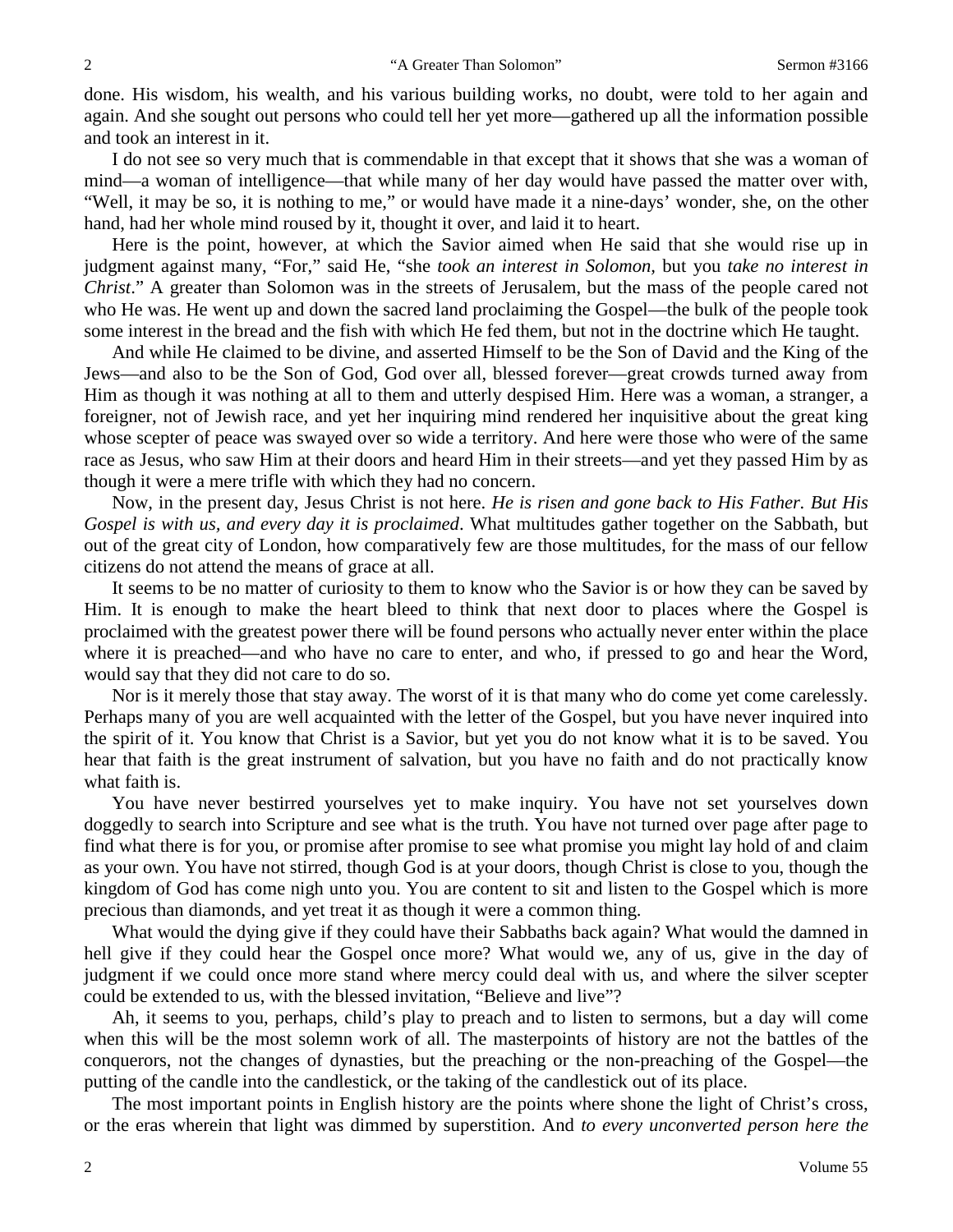*most important thing is, if he did but know it, that still he is within mercy's reach—*still he is where he may look to Jesus and be saved—still he is where he is wooed and entreated to turn from the error of his ways that he may live.

But alas! it does not seem so to the most of men. They are all agog about a racehorse or about a famous trial at law. They are all concerned to talk about the rise and fall of markets, and even such silly things as the petty gossips of a street, or the little jangles of a family circle. All these are thought worthy of immortal souls—but that the eternal God bowed the heavens and came down to save men, that the infinite became an infant, that the Ever-Blessed stooped to be spit upon and to be despised and rejected of men, and that on the cross He offered up a propitiatory sacrifice for human guilt—ah, this seems to be a mere trifle, a thing for poor religious people to think over, but not for your great wits and your smart intellects—not a subject worthy of the young man who is in the prime of his abilities, or worthy of the thoughtful man who is accustomed to revolve great themes in his mind. O queen of Sheba, you do condemn this listless generation!

We can scarcely get a hearing for Christ—the most of us who are Christ's servants, and those of us who do win a hearing have to strain our brain and tax our powers. Whereas, if men were in their senses, they would be glad to hear Jesus preached in the humblest tone, and by the most illiterate of His ambassadors. Now we must seek for illustrations and parables and proverbs and goodly words, or else men's ears are like the adder's ears that are deaf and stopped. Oh, if they were but wise they would be glad to learn about Jesus Christ if the Gospel were put in the most prosaic form, and be pleased to find Him to be their Savior whoever might conduct them to Him.

Thus you see, then, first of all, the queen of Sheba condemns many for want of interest in the Gospel.

**II.** Secondly, she equally *condemns many for their want of candor in judging about the Savior*. She was a candid woman. There was a rumor about Solomon. Well, it is probable that she did not believe all the rumor as it came to her. In fact, she told Solomon she did not believe it. It seemed too good to be true, too great for her to receive it all. She knew, as we do, that things that travel generally, like snowballs, grow bigger as they roll, and that many a thing which is a Niagara ten thousand miles away would dribble into a very small lake if it were anywhere nearer home. Travelers proverbially take considerable license, and we are obliged, and we usually do—perhaps too much—diminish their reports in order to get at the truth.

Now, this woman was so candid that she desired to hear more, and whenever a Phoenician barque touched on her shore, she would inquire of those great navigators what they knew concerning the prince who was in alliance with Hiram, their king. Whenever a caravan came from the east, having crossed Solomon's territory to go south, she would get hold of the most intelligent persons of the caravan to learn a little more. And she weighed and judged and estimated. She was not prejudiced. While she would not swallow everything she was told, neither would she reject all, and say, "I won't believe a word of it."

Oh, that men were candid toward the Gospel of Jesus Christ! But the mass of men are prejudiced prejudiced against the Savior and against their own salvation. Men sit and make up their minds what the Gospel ought to be, and then they do not come to hear what it is but to judge what is preached by their own preconceived notions.

Many are prejudiced by their education. The errors of their father they endorse and the mistake of their mother seems to be a heritage entailed upon them. They are not manly enough to think. Oh, a great change would come over religious opinion in England if people were not led by that absurd idea that they ought to be just what their parents were. If we once could grow a race of men and women that would read the Scriptures for themselves and judge of doctrines for themselves, we should have grand times again.

The most of men do not think. They want somebody to do their thinking for them and they go to the place of worship simply to suck in the thoughts of other people—not to judge for themselves. Oh, a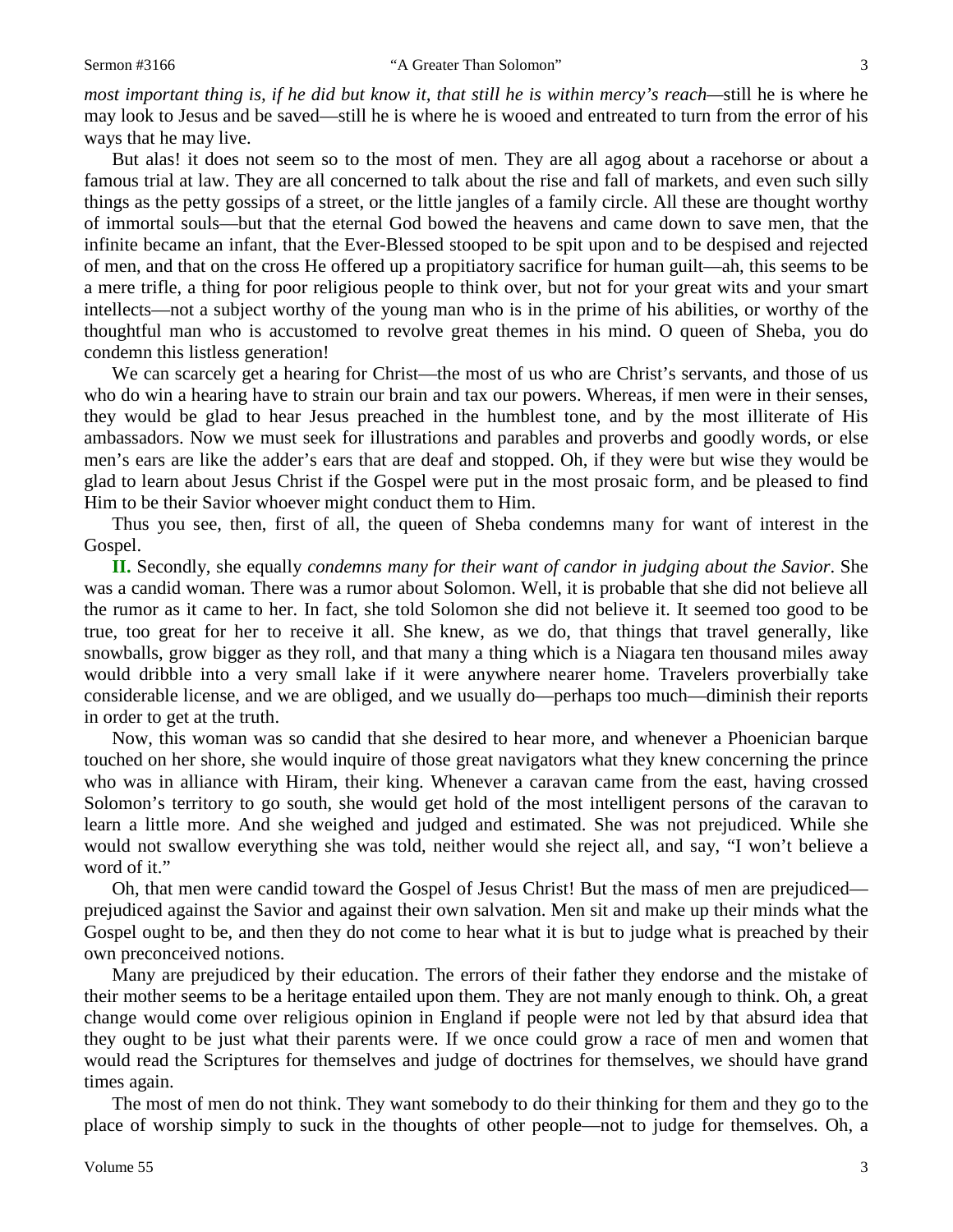sorry matter it is to have a set of followers of that sort. But a far greater thing it is to be surrounded by independent spirits who have bowed themselves personally before the shrine of truth—sought for themselves to know what truth is—asked for themselves the teaching of the Holy Spirit, and so have shaken themselves clear of prejudice, and come into the clear light.

I am certain that if many who are now skeptics could but, by God's good help, consider the questions which now they think they have decided, they would alter their decision. I would like some men to think a little about the fact that there are hundreds and even thousands of men in this world, of good repute, honest, sober men, the very best witnesses that a counsel would desire to put into the box, whom everybody would believe—who all bear testimony that Jesus Christ has been most precious to them.

Without any discrepancy in their statements, they declare that He gave peace to them when their conscience was disturbed, that He has cured in them the love of sin, and incited them to seek after holiness. Now, it would be strange if all these people were mistaken. There must be something in their testimony—and *every candid man ought to accept it as such* and then go on to try for himself whether it be so or not.

The queen of Sheba had not many witnesses. Perhaps some of them were not very reliable. But about Christ we have all the prophets, the apostles, all the saints that followed after them, and we have the witness and testimony of hundreds at the present day who are all rejoicing in Christ, and who find Him to be precious to their souls. I do pray you, dear hearers, *if you do not know the Gospel, never rest until you do.*

And in your search after the Gospel, do lay aside everything which would give a twist to your judgment. WEIGH AND PROVE AND TEST. "To the law and to the testimony." If what you hear preached is not according to that Word, it is because there is no light in it. Be as judicious and as candid in weighing the evidences as was this queen of Sheba.

**III.** But now again, thirdly, the queen is to be commended, and she judges us, because *after having her curiosity aroused, and having candidly weighed evidence, she proceeded to make personal investigation*. She did not send an ambassador to see if it was true. That might have helped her, but it would not have satisfied her. Neither did she wait to pick up further evidence from others. But as long as the distance was, she set off to see for herself. There is nothing like that. If a man wants to know, he had better sift the evidence himself. "Seeing," she said, "is believing. I will try this matter and if I find it so, all very well. My assurance will be doubly sure."

Now, in the matter of the things of Jesus Christ, it is hard to bring men to test Him themselves and yet *there is no other way of knowing Him*. As I have already said, the queen of Sheba might have known something about Solomon by sending an ambassador, but we cannot know Christ to any purpose by sending the best possible proxy. We must go to Him ourselves.

Now every man shall be commended, as well as the queen of Sheba, who shall say in himself "I hear that faith in Jesus Christ quiets the conscience. My conscience is disturbed, but I will even go and see what reason there is to trust in Christ. I will see who He is and what He has done. If I spend night after night in searching it out, I will find out what this plan of salvation is which, it is said, affords this peace. And I will try it for myself."

O, beloved, I am not afraid of what the result would be. It has never been my misfortune yet to meet with one who said, "I sought the Savior and I have not found Him," or "finding Him I did not find peace to my spirit," No, and it shall not be so. *No one that trusts in Him shall be condemned*. There is the matter of faith in prayer, too. You are told repeatedly that there is a prayer-hearing God, that answers to prayer are received.

Now, the best way about that is not to read an article against prayer, or to study a book for it, or to weigh theoretically the likelihoods or the unlikelihoods of the case, but to try it—*try it for yourselves.* And those who have resorted to God's mercy seat in prayer have unanimously been compelled to bear witness that there is a power in prayer.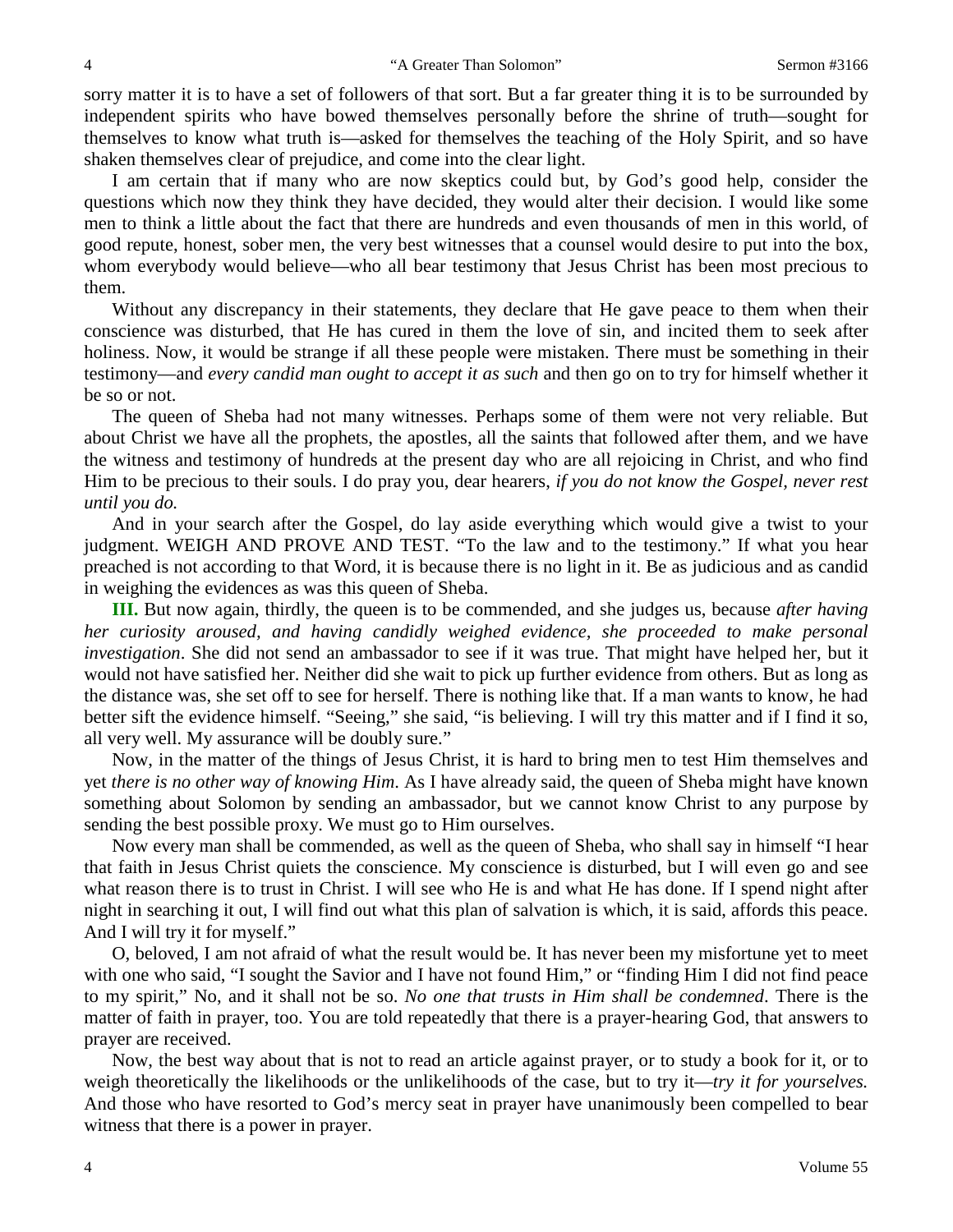"Whether or not God can renew my soul if I go and confess my sin to Him is a question, but it is a question I mean to have solved." Every wise man will say that. "Whether or not there is power in the Gospel of Christ to lift me up from the ruins of the fall, and make me a new man, may be a question but it is a question that I will try for myself. I will not leave it to the opinion of this or that. The sneer of the skeptic shall not make me doubt it and the assurance of the confident professor shall not make me certain of it. I will go and try for myself and see."

I wish you would even come and try Christ with your hard questions, as this queen of Sheba did Solomon. *Come and see whether He can forgive great sins. Come and see whether He can help you in great trials. Come and bring to Him your great doubts and your grievous distresses. Come and tell to Him your despair and your horrible thoughts, and the blasphemous suggestions that creep through your mind. Come and see whether He is a Savior able to save you*.

It will be a new thing if He shall have to say, "You are beyond My power. You have sinned beyond the reach of My love." Come and try Him, I say, with your hardest question and most difficult case and you shall only prove the truth of His Word, "Him that cometh to me, I will in no wise cast out." The queen of Sheba went for herself and that is the point. Come see for yourselves. May the Spirit of God help you to do so.

**IV.** The fourth point in which she deserves our imitation is this—that in coming to Solomon *she was not to be deterred by great difficulties*. She was a queen. Must she leave her government? How can that be done? Suppose while she was away there should be a rebellion and a riot? Great lords and counselors might object to the absence of the supreme power, and there might come serious damage to the State through the absence of the royal authority.

Never mind. She would waive that, and she considered that she could afford to run that risk if she might but know something of the wisdom of Solomon. Then it was a very long journey. Our Lord called it the ends of the earth, and journeys in those days were far longer than now—when they had to travel across deserts—places where there were no roads, scarcely a bridle-track.

This great woman had to gather together a whole train of servants, for she could not travel as an ordinary person might. She must take with her, in fact, a very great army of attendants—and it might be that the tribes, through whose territory she passed, would rise in arms against her. She might be waylaid by robbers, or if not by ordinary robbers because her train was too strong, then the very strength of her train would provoke the hostility of the various kings through whose territory she passed.

She must have been a bold woman to undertake such a journey. It must have been extremely expensive and wondrously hazardous. And yet, whatever it might cost her, she was so enamored of wisdom, so fond of that which instructs the mind, that she must go to hear for herself the wisdom of Solomon.

But now-a-days, oh, how little a thing keeps men from seeking the wisdom of Christ who is far greater than Solomon. To go up to the house of God to hear about Him is sometimes wonderfully difficult. Persons go out on Monday to business who cannot go out on Sunday. It is raining on Sunday and it is very curious how rain on Sunday will keep some people in—their health is so weak—though the same rain on Monday does not affect them at all in that particular way.

Have you never observed how some persons appear to be periodically ill on Sundays? That seems to be a favorite day for being ill. And then they will say they cannot walk so far and they would object to ride, the objection being, probably, to going at all, at the bottom.

And then you will hear persons say, "Well, I found that I must stay at home with this child," or "I had something that must be done in the family." You do not make those excuses if there is going to be a party to which you are invited, or if there is some festival to be held. Then they make up their mind to go. To go and hear some attractive man, or to hear the voice of some sweet singer—that may be managed. But to go and hear of Jesus Christ, well, they cannot—they cannot manage it. It is too difficult. There is a lion in the way—they cannot do it.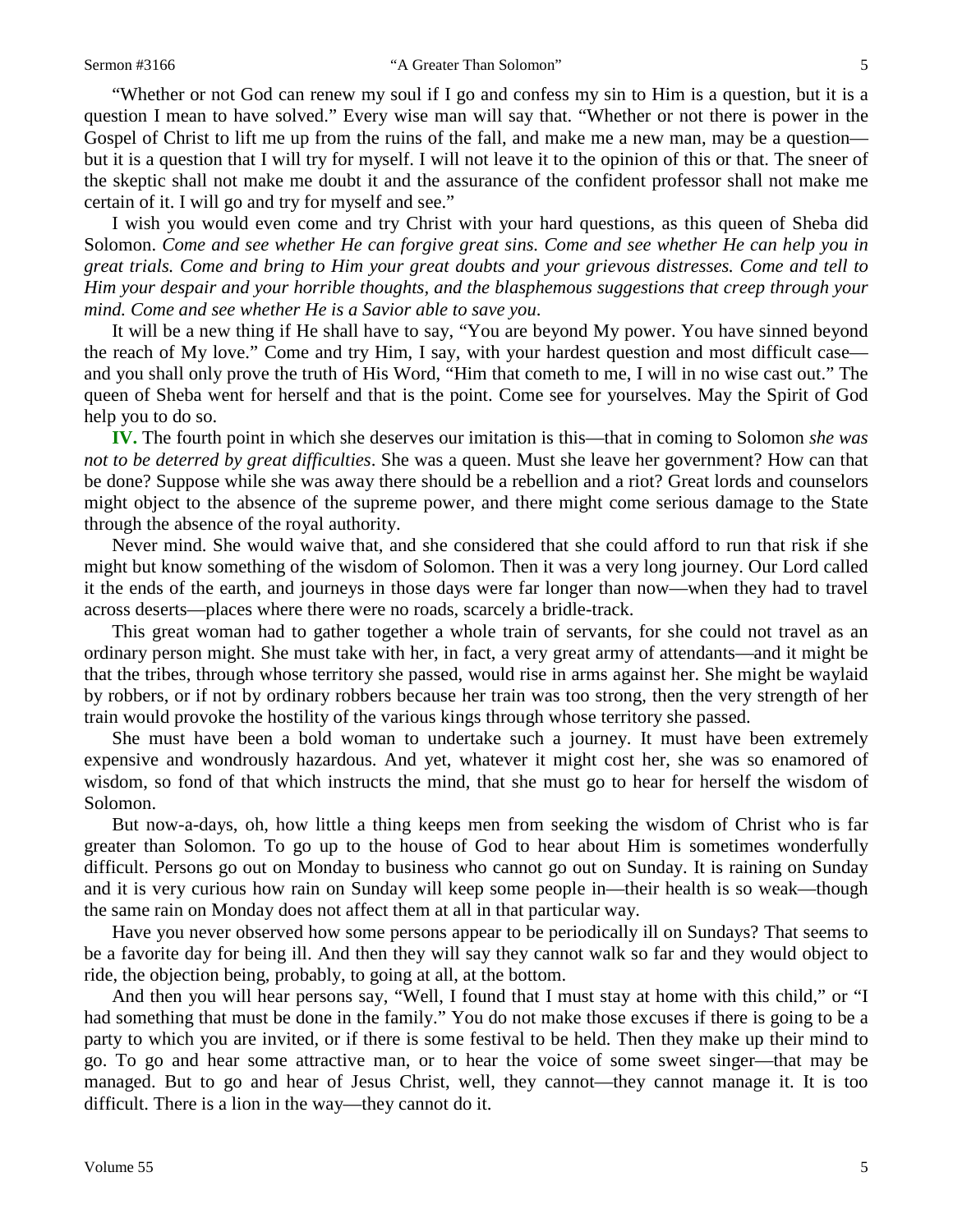And then, after they have heard of Christ, when it comes to following Him, you will hear them say, "Do you know, if I were really to believe the Gospel and follow Christ, why, my friends would altogether forsake me. I could not do it. I should sink in society. I should not be admitted into the circles where I am now received with admiration."

One man says, "I do not see how I could carry on my trade." Another says, "My mother would persecute me." Another observes, "I am sure my father and my brothers would ridicule me out of it. It could not be." They cannot make any journey to go to Jesus. They cannot bear any risks for Jesus, though the queen of Sheba could risk everything to hear the wisdom of Solomon.

Oh, in those old days when Christ was preached on the sly, down in the dark catacombs of Rome, servants at the peril of their lives stole away from their masters' houses at the dead of night to hear the Gospel preached, and in later times of persecution, every man that went to sermon, went knowing that if he was caught there imprisonment, the rack, and perhaps death would be the result—yet they chose to go. Yet they hungered and thirsted after the bread of life. Yet then they followed the preacher—secret signals being given—and listened to him wherever the congregation was summoned.

Do not those people put us to the blush? But now, when we have next to nothing to suffer—for really, persecution has become almost a myth compared with what it used to be when Smithfield's stakes became fiery chariots for God's Elijahs—now we find soft beings that do not dare to think.

Oh, *I would scorn to be what some people are—the slaves of their neighbors and their friends.* They are always asking, "What will Mrs. Grundy say? What will fashion think about it? What will the neighbors think of it?" Why, to a brave spirit it might almost tempt us to do—I was going to say to do wrong, to escape from the shackles of always being bound by custom. But certainly in the doing right, he is not worthy of the name of man—and never shall be called a Christian—who is always putting such difficulties as these before himself and fearing the face of his fellow man. God grant us grace to be willing to lose everything if we may find Christ—and to sacrifice all esteem and friendship if we may but be honest and faithful servants of our great Lord and Master.

**V.** Now, there is another point in which the queen of Sheba is to be greatly admired. I will be brief upon it and it was this—that *when she came to Solomon and had seen his wisdom, she was quick to acknowledge what she had learnt*. She said to Solomon that there was no spirit left in her at the sight of what she had seen and that the half had not been told her.

Now here I shall speak rather to Christians who know Christ than to others. My dear friends, there is among you who do know the Lord a great deal too much reticence—quietness about what you know. I do not like a man who is so expressive that he says a great deal more than he knows. There are some such.

On the other hand, it is an injurious thing to know much of the things of God, and to be anxious rather to conceal than to publish. If our religion had any falsehoods in it, it might be well to hide it away. If our religion tended to sin, we might well be so ashamed of it as never to mention it. But since the telling of the Gospel can never do anybody any hurt—it must always do good—since there is nothing in our religion we need to blush at, since there is everything in it of which we may glory and in which we may boast—*we cannot too often publish abroad what we know concerning our dear Lord and Master*.

And I ask my dear brethren and sisters here—I ask them very gently, and pray that their conscience may give the answer—do not you think, dear friends, that sometimes you have been too quiet about the things of God? In your own family circle, for instance, have you not said a great deal less than you ought to have said about the Master?

"I have been afraid of being obtrusive," says one. A very proper fear, too, for some people—but that fear may be run too hard until we might be afraid of another thing, namely, "I was afraid of being cowardly." Do you not think that oftentimes when we say to ourselves "I didn't want to intrude," the English of it is that we had not the courage to speak, or we thought it the easiest thing to hold our tongue?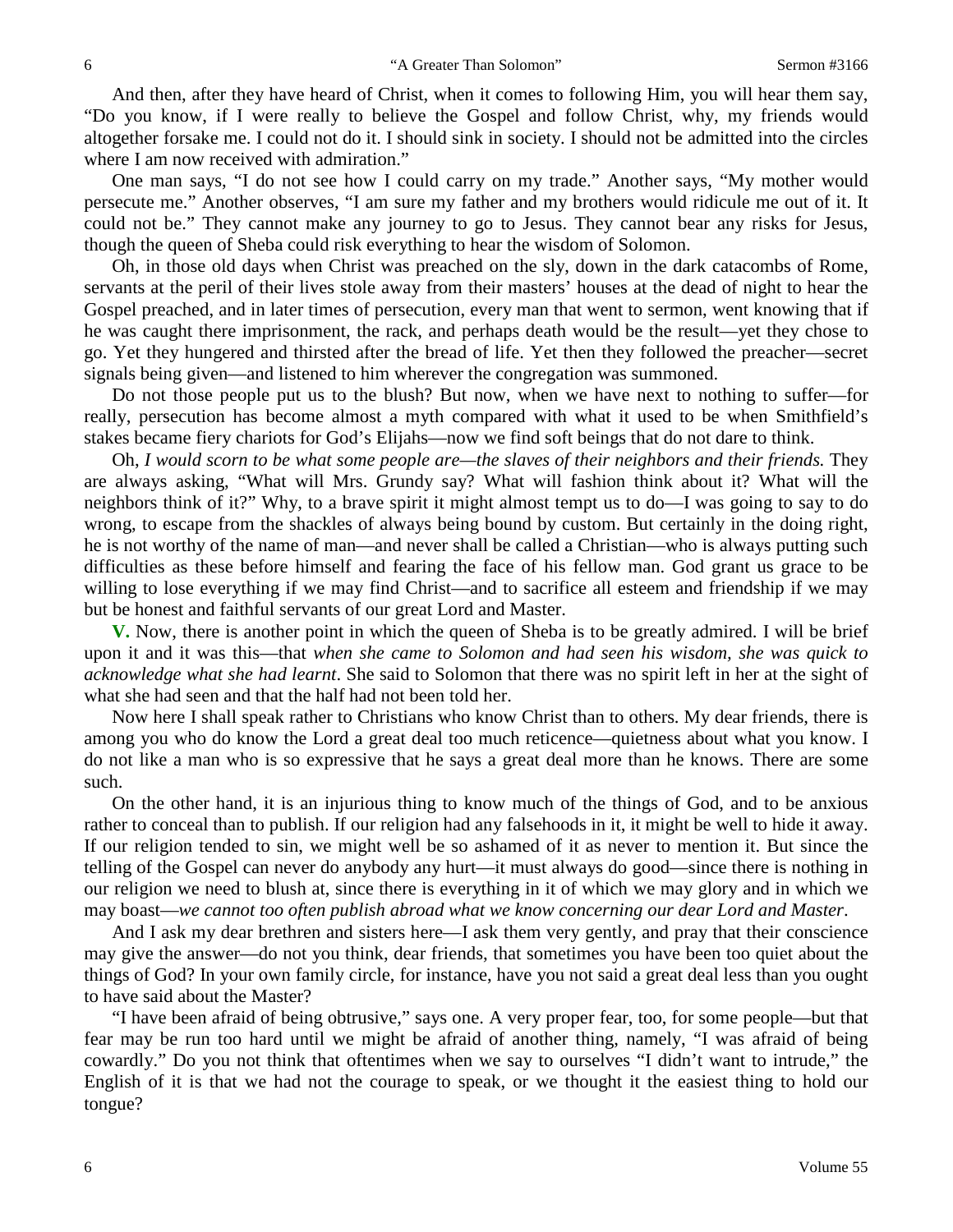And may not it be at bottom that we have not got zeal enough? And if we had more love to Christ we often should speak where now we are very quiet? When you have weighed the things concerning Christ, and above all, have tasted them and tested them for yourself, *is it not due to the Lord Jesus that you should bear your testimony*?

There has been a great trial going on about the Savior, Jesus Christ, for many a day. Some say, "He is a good man." "Nay," say others, "but He deceives the people." Some say, "He is the Son of God." Others say, "No, He is not." Now, if you know, and know by the best possible means, namely, by personal knowledge—by experience, by testing and trying—do not stand back, but go into court. Take your place as a witness and bear your evidence, for when the Lord Jesus Christ comes in the glory of His Father, with all His holy angels with Him, I for one shall feel it a very sweet thing to be able to say, "There He is! There He is! They mocked at Him, they despised Him, they called Him impostor. They said that He was not divine—they would not have Him for their Savior. But I was accustomed to stand up and say I knew Him to be the chief among ten thousand and the altogether lovely."

I think when I rise from my grave it will be no small consolation to feel, "I was on His side. I was always on His side. I stood up for Him. It was with a poor feeble testimony that was marred in a thousand ways, but still I was on His side." I should like—oh, my brethren, I would have all of you to be so bearing your witness for Jesus—so lovingly, so wisely, so continually, so honestly, so completely that when the Lord comes, you may be able to say, too, "I did not deny Him before men. I was not ashamed of Him. I did confess Him"—for then, remember, His promise is, He will confess you before His Father and before the holy angels.

When you shall come up ashamed, as it were, and trembling, and the question will be asked, "Who is this man? Does anybody know him?" and you feel in your soul, as it were, as if you expected to be unknown and to be driven into banishment, Christ will say, "O My Father, I knew him. I knew him. Angels, listen you! I knew him. This poor man confessed me in baptism." "This poor woman used to confess Me before her neighbors in the court." "This merchant lost some of his trade because he followed Me so closely." "This little child owned Me, though her father mocked at Me." "This young woman was accustomed to follow out My rules and laws, and to live near to Me, though all around her were Godless and Christless." O, beloved, do imitate, then, the queen of Sheba—what you know, tell out. Own to it and glorify the greater than Solomon about it.

**VI.** The last point about her was this—that, *after Solomon had told her all that she asked, she gave to Solomon so great a treasure that, rich as he was, it is said he had never had such a treasure before, or even afterwards—she brought to him such costly precious things and she gave them freely*. He gave her abundance in return.

In the exchange, I do not suppose she was a loser, but still her heart was so full of thankfulness for what she had learnt that she could not but make an offering unto the king who had been her instructor. I wish all Christians would imitate her in this. If we have salvation from Christ, let us never count the giving of our substance to Him to be any hardship. Let us not need to be pressed to give, or begged to give, or incited to give by the example of other people—let us do it conscientiously, out of love to Him, doing it as unto Him.

I heard of a gentleman some time ago who gave a sum of money to a chapel and said to his minister that he might put that down as the widow's mite, but his minister said, "No, sir, I don't think I should like to take so much as that from you." "How is that, sir?" "Why," said the minister, "if you had given me only half the widow's mite, that would satisfy me." "What do you mean?" "Well," he said, "if you would give me £50,000 that would satisfy me well. That is half the widow's mite." "How so, sir?" "Why," he said, "to my knowledge you are worth a hundred thousand pounds. The widow's mite was *all that she had*. I won't take as much as that from you. I shall be quite satisfied if you will give half the widow's mite."

I thought the man who called his offering by that sacred name, "the widow's mite," deserved the rebuke that he received. Though we have not to give all we have as she did, we should give till we feel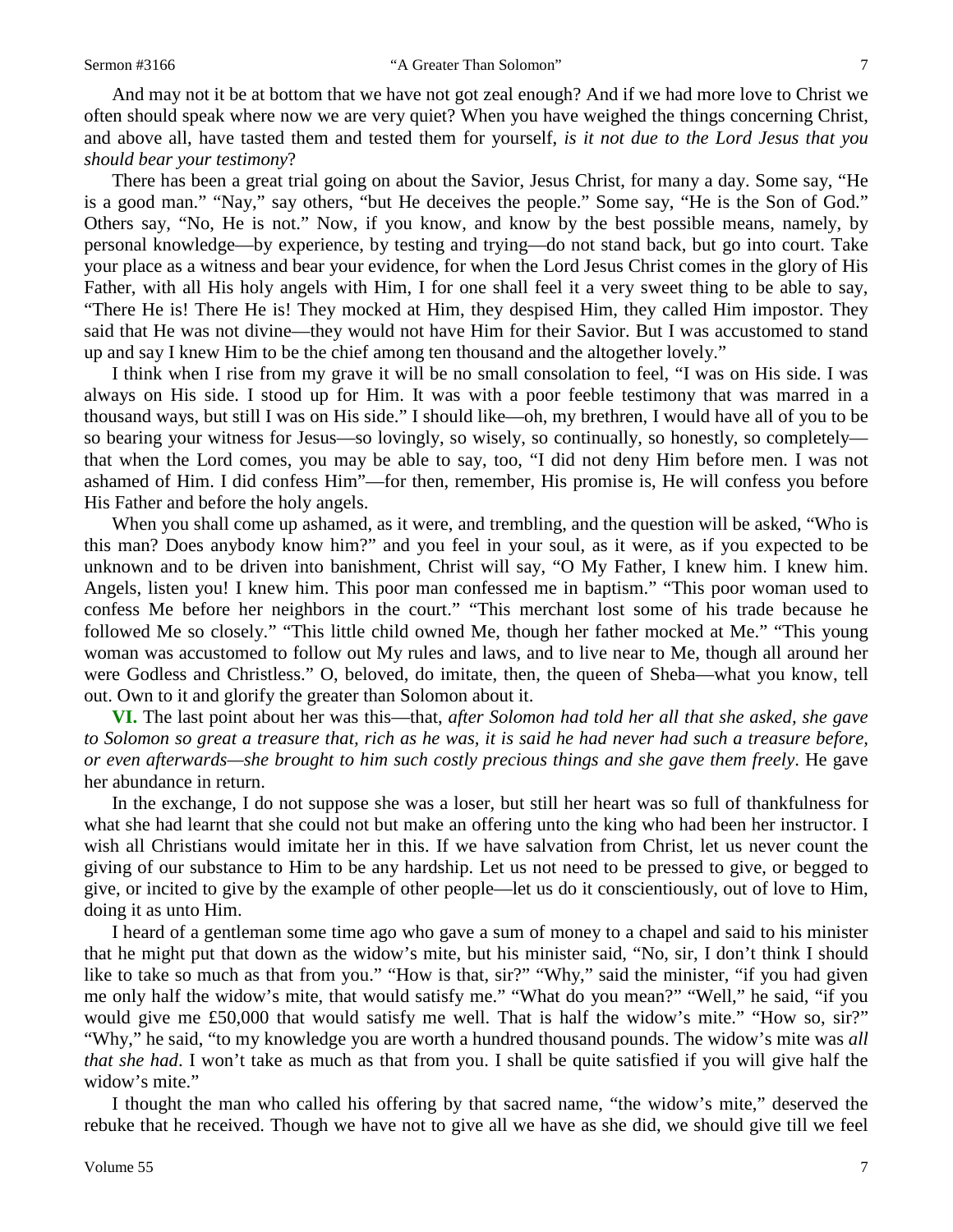it—and I think that we do not give much until we begin to feel the pinch—until we feel. We have not done much for a friend if we have only given him our superfluities.

True love proves itself when it comes to something like self-denial, but how few of God's servants ever reach to self-denial for Jesus? They could not remember, if they sat down, that they ever denied themselves a penny's worth of anything to eat or drink, or denied themselves a pound's worth of finery, or a comfort in their homes, or anything else, for the sake of Christ. We should do better if we could get to feel that we love Christ so much that we could not give too much to Him.

Oh, dear brethren, I invite you all—and I ask that I may be able myself—to give to our Lord, who is greater than Solomon, our whole being, every power of thought and expression—every faculty of affection or of judgment—all that we are and all that we have, for if we gave Christ our gold and nothing more He could not accept it. He wants ourselves—to live from morning's light to evening's shade for Him, to eat and drink and sleep to His glory, to do all to His honor.

This is the obligation of the Christian and this his truest privilege. May the Spirit of God help us up to this, so that when we come to see King Solomon and learn His wisdom, and behold the splendor of His palace, we may feel that He has got our hearts to be entirely His own, His portion and His treasure, forever and forever.

God bless you, dear friends, this night, for Jesu's sake! Amen.

#### **EXPOSITION BY C. H. SPURGEON**

#### *MATTHEW 12:38-42*

**Verses 38-39.** *Then certain of the scribes and of the Pharisees answered, saying, Master, we would see a sign from thee. But he answered and said unto them, An evil and adulterous generation seeketh after a sign; and there shall no sign be given to it, but the sign of the prophet Jonas:*

The Pharisees change their manner, but they are in pursuit of the same object. How hopeless had the religionists of that age become! Nothing would convince them. They manifested their hate of the Lord Jesus by ignoring all the wonders He had wrought. What further signs could they seek than those He had already given? Pretty inquirers these!

They treat all the miracles of our Lord as if they had never occurred. Well might the Lord call them, "*evil and adulterous*," since they were so given to personal lasciviousness and were spiritually so untrue to God. We have those among us now who are so uncandid as to treat all the achievements of evangelical doctrine as if they were nothing, and talk to us as if no result had followed the preaching of the Gospel. There is need of great patience to deal wisely with such.

**40.** *For as Jonas was three days and three nights in the whale's belly; so shall the Son of man be three days and three nights in the heart of the earth.*

The great sign of our Lord's mission is His resurrection and His preparing a Gospel of salvation for the heathen. His life-story is well symbolized by that of *Jonah*. They cast our Lord overboard, even as the sailors did the man of God. The sacrifice of Jonah calmed the sea for the mariners—our Lord's death made peace for us. Our Lord was a while in the heart of the earth as Jonah was in the depth of the sea, but He rose again and His ministry was full of the power of His resurrection. As Jonah's ministry was certified by his restoration from the sea, so is our Lord's ministry attested by His rising from the dead. The man who had come back from death and burial in the sea commanded the attention of all Nineveh, and so does the risen Savior demand and deserve the obedient faith of all to whom His message comes.

**41.** *The men of Nineveh shall rise in judgment with this generation, and shall condemn it: because they repented at the preaching of Jonas; and behold, a greater than Jonas is here.*

The heathen of Nineveh were convinced by the sign of a prophet restored from burial in the sea. And moved by that convincement, they repented at his preaching. Without cavil or delay, they put the whole city in mourning and pleaded with God to turn from His anger. Jesus came with a clearer command of